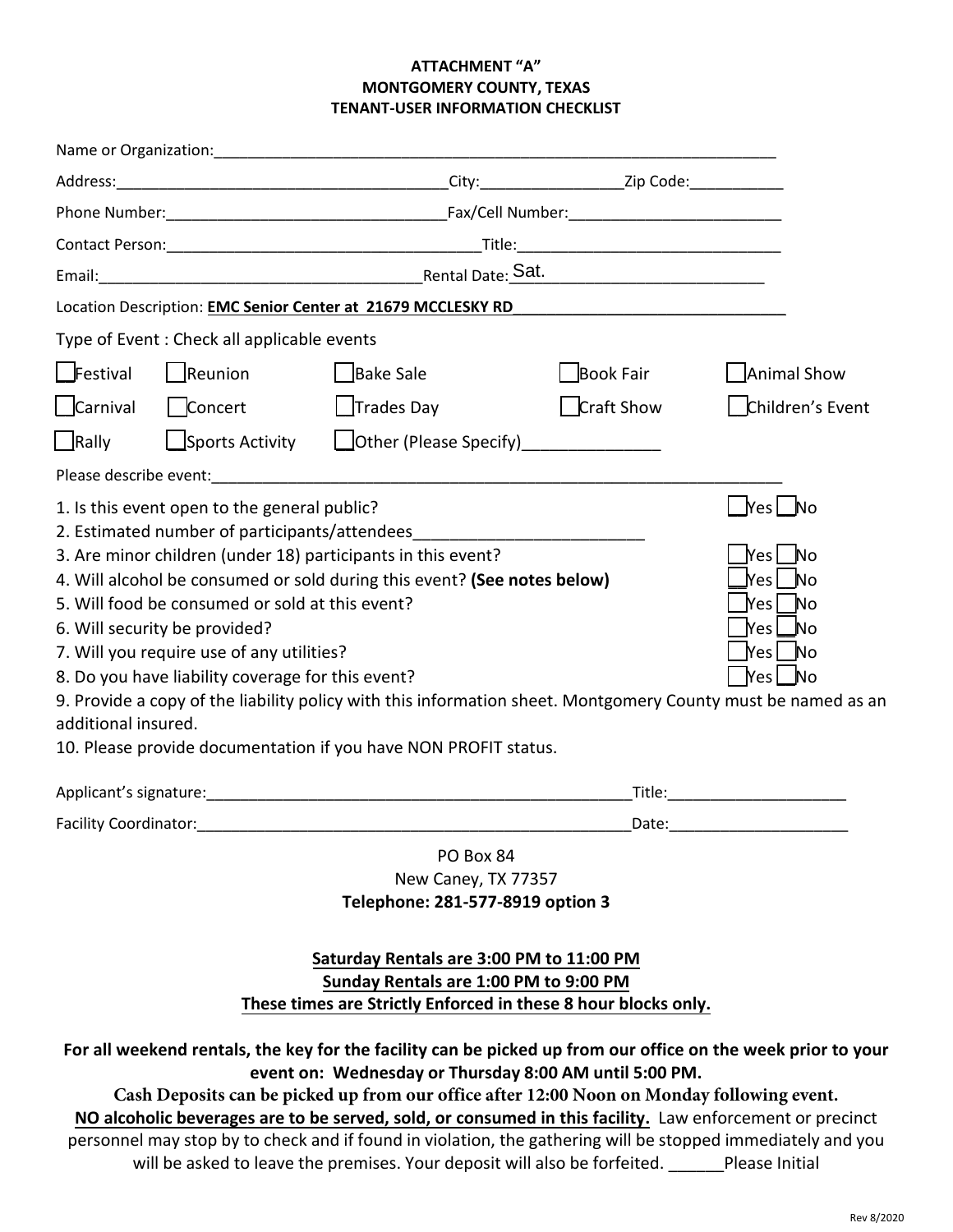# **ATTACHMENT "B" MONTGOMERY COUNTY, TEXAS SALLAS PARK FACILITY RENTALS RULES & REGULATIONS**

The following rules have been compiled to protect County property and to provide a clean and healthful environment for you and your guests. Your cooperation in observing the rules will be appreciated. When you use County property, you are, by law, liable for any damage beyond normal wear to the buildings, furniture and or equipment.

## **ALL PAYMENTS MUST BE MADE BY CASH, CHECK OR MONEY ORDER.**

# **NO TEMPORARY OR POST-DATED CHECKS OR CREDIT CARDS WILL BE ACCEPTED.**

*Please make checks payable to Montgomery County Precinct 4. \$30.00 fee for any check returned unpaid for any reason.*

1. No events will be scheduled without fully completing the use agreement and paying both the deposit and rental fee. 2. Cancellations must be made two full weeks prior to the scheduled rental date or you will forfeit your deposit at which time full refund of rental fees prepaid will be refunded by Montgomery County by check made payable to the renter only and mailed to the address at the bottom of this form. Original receipt is required for all refunds and could take 6-8 weeks to be received.

3. Your gathering should be conducted in an orderly manner. No excessive loud music including deep booming bass that may disrupt the neighborhood and/or heard beyond the parking lot specifically after 10:00 PM. **Failure to comply may result in early termination of gathering.**

4. **No smoking permitted inside the buildings.** Do not throw butts on the ground outside or in any flower beds. 5. All perishable food shall be removed and garbage must be bagged and taken from the building and placed in the dumpster. Trash containers outside the building must also be emptied.

6. **Floors must be swept and mopped in all areas including restrooms. Tables and chairs should be wiped clean and returned to original positions, if moved for your event.**

7. Please be sure kitchen counters and appliances have been wiped clean.

## 8. **If the facility is left dirty, deposit will be forfeited entirely.**

9. If alcoholic beverages are to be served, sold, or consumed on the premises, permits may be required. Additionally, if found in non-compliance of Montgomery County requirements, the gathering will be stopped immediately and all will be asked to leave the premises. Furthermore, your deposit will also be forfeited.

10. Assignment of this rental agreement to anyone other than the user listed below is prohibited - specifically for a profitable scenario. Persons found in violation of this rule will be banished from renting and usage of any building in the future.

11. You have use of the facility you rented from 3:00 pm until 11:00 PM Saturdays and 1:00 PM to 9:00 PM on Sundays **on the date you reserved only**. Take everything you brought with you when you leave. This facility may be reserved the next day.

12. Report any problems to the Facility Coordinator at (281) 577-8919 option 3 during business hours.

### *I have read and understand the above rules. I further understand that failure to comply will result in the forfeiture of deposit, loss of future rentals, and possible criminal charges. If damages exceed amount of deposit, additional charges may apply.*

| Phone Number: ______________ |                                  |  |
|------------------------------|----------------------------------|--|
|                              | <b>BELOW FOR OFFICE USE ONLY</b> |  |
| Date & Key # Issued          |                                  |  |
| Date Key Returned            |                                  |  |
| Deposit Returned             |                                  |  |
|                              |                                  |  |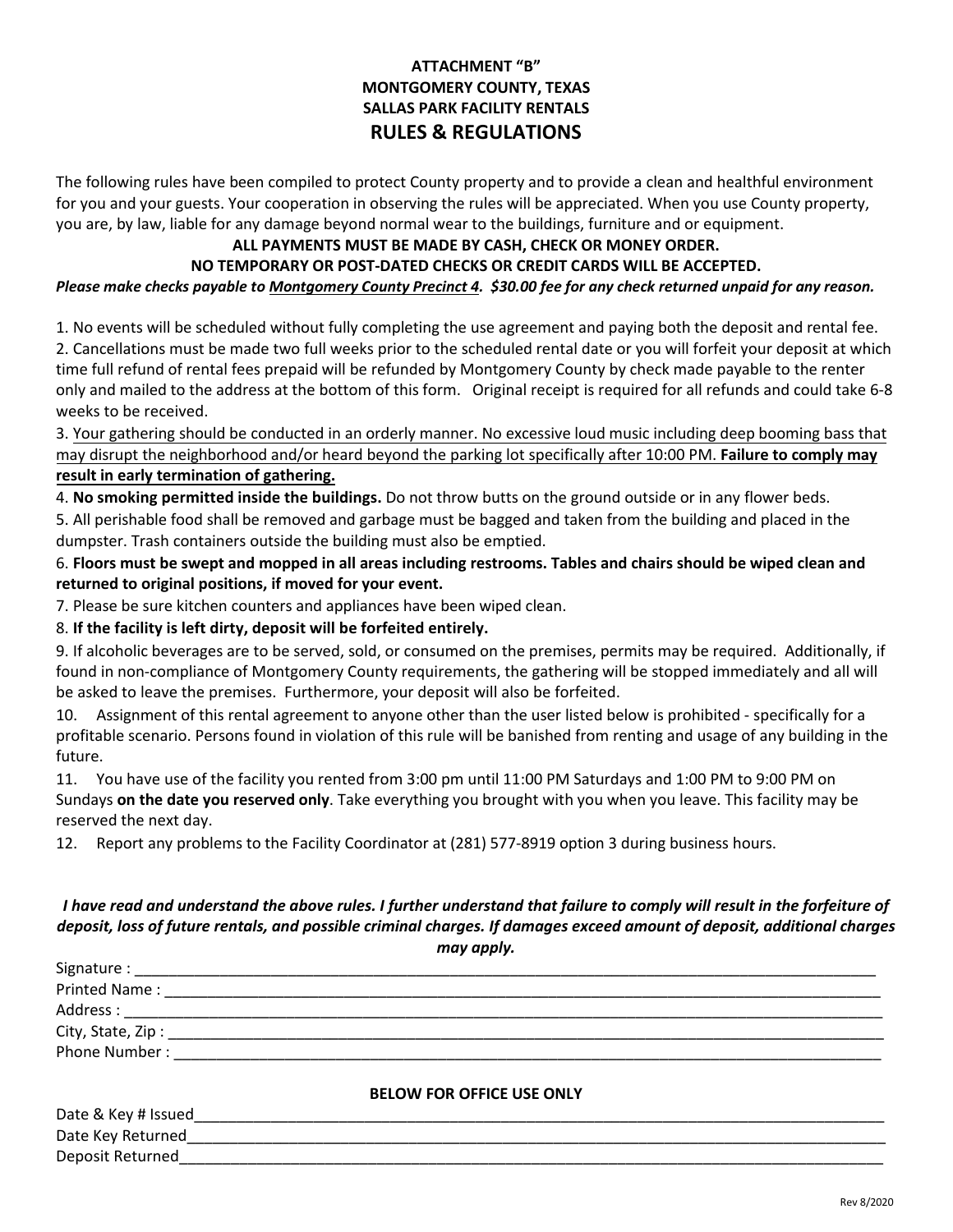#### **USER AGREEMENT**

This Agreement is entered into by and between Montgomery County, Texas ("County"), a political subdivision of the State of Texas acting by and through its Commissioners' Court, and<br>
WHEREAS. User is a(n) Individual WHEREAS. User is a(n) Individual

**WHEREAS,** User is a(n) **Individual** 1.1 and 1.1 and 1.1 and 1.1 and 1.1 and 1.1 and 1.1 and 1.1 and 1.1 and 1.1 and 1.1 and 1.1 and 1.1 and 1.1 and 1.1 and 1.1 and 1.1 and 1.1 and 1.1 and 1.1 and 1.1 and 1.1 and 1.1 and 1 described space: **East Montgomery County Senior Center** (the "premises"), for the purposes specifically stated in the "Tenant-User Information Checklist" attached hereto as Attachment "A" and incorporated herein for all purposes.

**NOW, THEREFORE,** for and in consideration of the mutual promises, covenants and agreements set forth herein, County and User agree as follows:

**I.** This Agreement shall be for the use of the premises on  $\_Sat$ . \_\_\_\_\_\_\_\_\_\_\_\_\_\_\_\_\_\_\_\_\_\_\_\_\_\_\_ subject to earlier termination by either party. The Agreement automatically expires at the end of said term.

#### **II.**

User shall not use any part of the premises for any purpose other than the purposes stated herein, nor shall User use any part of the premises for any purpose in violation of any law, statute, ordinance or any other rule, regulation of the United States, State of Texas, Montgomery County, City of Conroe, or any other municipality or political subdivision. User shall comply with the "Rules and Regulations for Use of Public Parks in Montgomery County, Texas" which is attached hereto as Attachment "B" and incorporated herein for all purposes. The County may terminate this Agreement immediately upon discovery of any violation of the terms hereunder by the User.

#### **III.**

This Agreement shall be administered on behalf on the County by the Facilities Coordinator; all notices and communications with the County regarding this Agreement shall be directed to the Facilities Coordinator.

#### **IV.**

User shall pay to the County a use fee of \$  $\qquad \qquad$  for use of the premises. User shall further deposit with the County a security deposit in the amount of \$ . Said deposit shall be paid by cash, check or money order; no post-dated checks or credit cards shall be accepted. Said deposit shall be refunded to User after termination of this Agreement if premises are cleaned, before User vacates premises, in a manner acceptable to Facilities Coordinator and all amounts owing for User's use of premises have been paid in full. All or a portion of the security deposit will be retained by the County as necessary to repair damages resulting from the User's use of the premises and/or for any amounts that may be owing by User for utility services provided to User for use of the premises. Cancellation must be made two (2) weeks prior to the scheduled rental date to avoid forfeiture of deposit.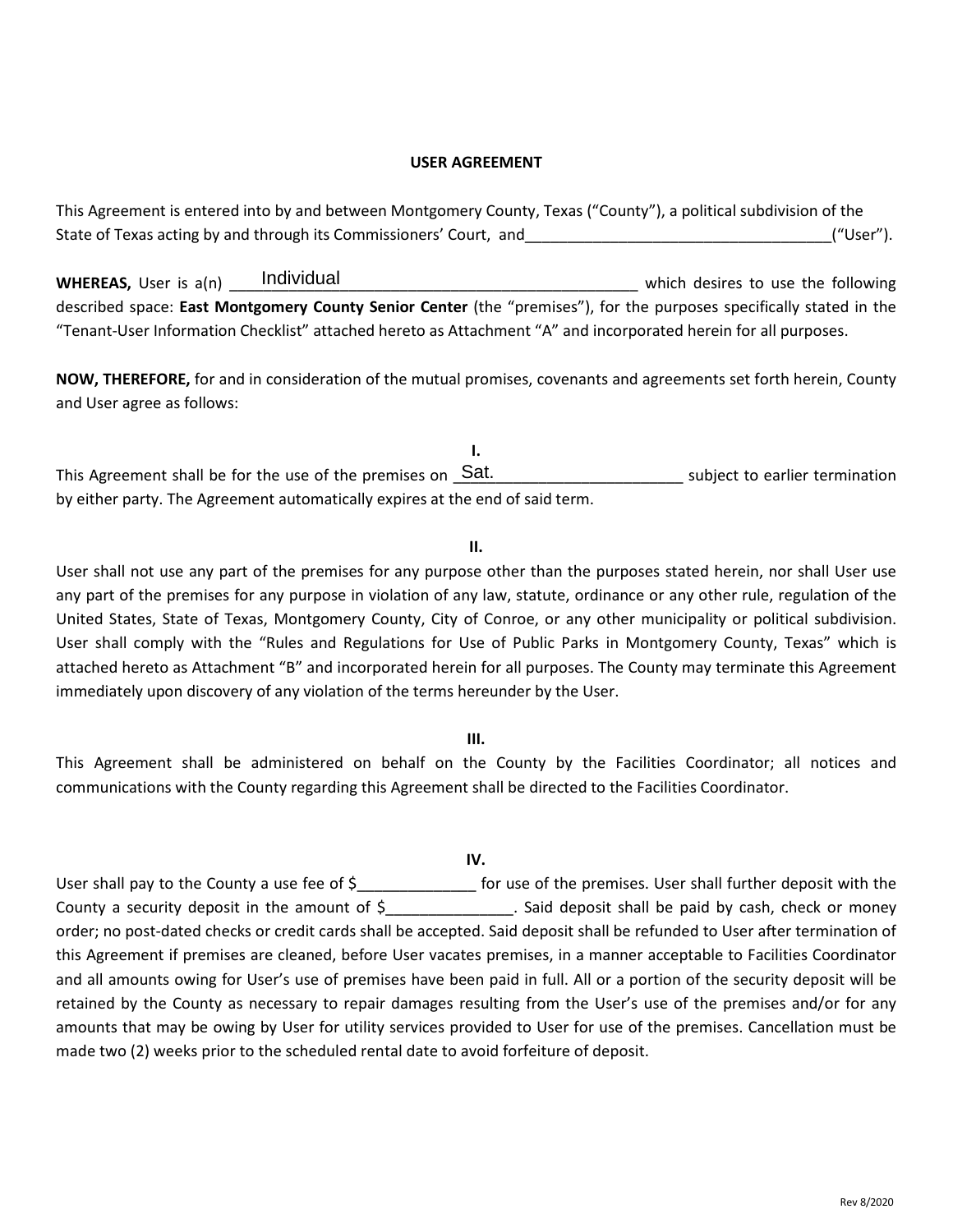**V.**

User is required to purchase an insurance policy in an amount not less than

\$ 5 besignating the County as an additional insured. Said coverage shall insure against personal injury and property damage during the term of this Agreement, that may be suffered by any person or entity as a result of the use of said premises by User.

# **USER SHALL INDEMNIFY THE COUNTY AND HOLD THE COUNTY HARMLESS FOR INJURY, CLAIM OR PROPERTY DAMAGE OR LOSS SUFFERED BY ANY PARTY AS A RESULT OF THE USER'S USE OF THE PREMISES.**

**VI.**

User shall obtain any necessary health permits and/or sales tax permits required for the sale of goods and/or food products. User shall provide the County copies of valid permits prior to any use of the premises.

**VII.**

This instrument contains the entire agreement of the parties. No other writing or oral representation shall apply to expand, limit, or modify this Agreement.

Signed and executed this \_\_\_\_\_\_\_\_\_\_\_\_\_\_\_\_\_\_\_\_\_ day of \_\_\_\_\_\_\_\_\_\_\_\_\_\_\_\_\_\_\_.

### **USER MONTGOMERY COUNTY, TEXAS**

|                                                          | By: |                                         |
|----------------------------------------------------------|-----|-----------------------------------------|
| User's signature                                         |     | <b>Facility Coordinator or Designee</b> |
| \$                                                       |     |                                         |
| <b>Rental Fee Amount</b>                                 |     |                                         |
|                                                          |     |                                         |
|                                                          |     |                                         |
|                                                          |     |                                         |
|                                                          |     |                                         |
| Amount depositreturned: National Amount depositreturned: |     |                                         |
| Date deposit returned:                                   |     |                                         |